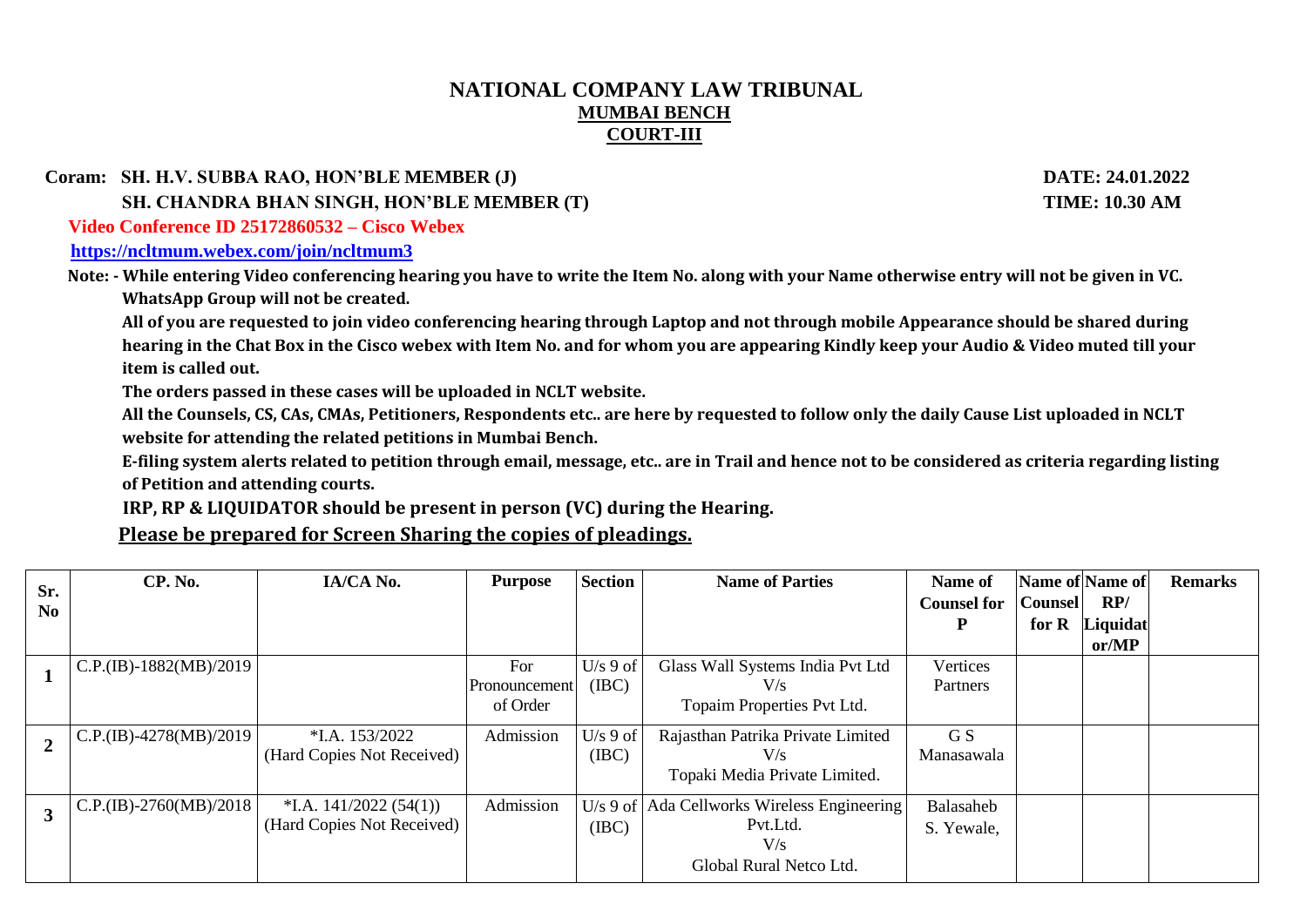| Sr.                     | CP. No.                  | IA/CA No.                                      | <b>Purpose</b>           | <b>Section</b>      | <b>Name of Parties</b>                 | Name of               | Name of Name of |          | <b>Remarks</b> |
|-------------------------|--------------------------|------------------------------------------------|--------------------------|---------------------|----------------------------------------|-----------------------|-----------------|----------|----------------|
|                         |                          |                                                |                          |                     |                                        | <b>Counsel for</b>    | <b>Counsel</b>  | RP/      |                |
| N <sub>0</sub>          |                          |                                                |                          |                     |                                        | P                     | for R           | Liquidat |                |
|                         |                          |                                                |                          |                     |                                        |                       |                 | or/MP    |                |
| $\overline{\mathbf{4}}$ | C.P.(IB)-3425(MB)/2019   | M.A. $658/2020(60(5))$                         | Further                  | $U/s$ 7 of          | Export-Import Bank of India & Ors      | Juris Corp.           |                 |          | $\ast$         |
|                         |                          |                                                | Consideration            | (IBC)               | V/s                                    |                       |                 |          |                |
|                         |                          |                                                |                          |                     | <b>Maneesh Pharmaceuticals Ltd</b>     |                       |                 |          |                |
|                         |                          |                                                |                          |                     |                                        |                       |                 |          | $\ast$         |
| 5                       | C.P.(IB)-4001(MB)/2019   |                                                | Further<br>Consideration | $U/s$ 7 of<br>(IBC) | Reliance Commercial Finance Ltd<br>V/s | <b>AKR</b>            |                 |          |                |
|                         |                          |                                                |                          |                     | Broadband Pacenet India PVt LTd.       | <b>Advisors</b>       |                 |          |                |
|                         |                          |                                                |                          |                     |                                        | LLP.                  |                 |          |                |
| 6                       | $C.P.(IB)-113(MB)/2020$  |                                                | Further                  | $U/s$ 9 of          | Dormakaba India Pvt. Ltd.              | Vis Legis Law         |                 |          | $\ast$         |
|                         |                          |                                                | Consideration            | (IBC)               | V/s                                    | Practice              |                 |          |                |
|                         |                          |                                                |                          |                     | Sheth Developers Pvt. Ltd.             |                       |                 |          |                |
| $\overline{7}$          | $C.P.(IB)-2941(MB)/2019$ |                                                | Further                  | $U/s$ 7 of          | Xander Finance Pvt Ltd                 | K Law                 |                 |          |                |
|                         |                          |                                                | Consideration            | (IBC)               | V/s                                    |                       |                 |          |                |
|                         |                          |                                                |                          |                     | Liz Traders & Agents Pvt Ltd.          |                       |                 |          |                |
| 8                       | C.P.(IB)-186(MB)/2020    |                                                | Further                  | $U/s$ 9 of          | <b>UPS Express Pvt Ltd</b>             | CS Meet               |                 |          |                |
|                         |                          |                                                | Consideration            | (IBC)               | V/s                                    | Jogatar               |                 |          |                |
|                         |                          |                                                |                          |                     | Whopper Online Services Pvt Ltd.       |                       |                 |          |                |
| $\boldsymbol{9}$        | $C.P.(IB)-2469(MB)/2018$ | I.A. $2503/2021(60(5))$                        | Further                  | $U/s$ 7 of          |                                        | <b>HAS</b>            |                 |          |                |
|                         |                          | (Hard Copies Not Received)                     | Consideration            | (IBC)               |                                        | <b>AKR</b>            |                 |          |                |
|                         |                          | IN                                             |                          |                     |                                        | <b>ADVISORS</b>       |                 |          |                |
|                         |                          | I.A. $1072/2021(66(1))$                        |                          |                     |                                        |                       |                 |          |                |
|                         |                          | I.A. $2048/2021(60(5))$                        |                          |                     | <b>UCO Bank</b><br>V/s                 |                       |                 |          |                |
|                         |                          | I.A. $1932/2021(60(5))$<br>I.A. 1907/2021 (30) |                          |                     | PMT Machines Ltd.                      |                       |                 |          |                |
|                         |                          | I.A. $1783/2021(60(5))$                        |                          |                     |                                        |                       |                 |          |                |
|                         |                          | I.A. $675/2021(60(5))$                         |                          |                     |                                        |                       |                 |          |                |
|                         |                          | M.A. 2014/2019                                 |                          |                     |                                        |                       |                 |          |                |
|                         |                          | M.A. 1497/20219                                |                          |                     |                                        |                       |                 |          |                |
| <b>10</b>               | $C.P.(IB)-382(MB)/2018$  | I.A. $1209/2021(54(1))$                        | Further                  | U/S 7               | Edelweiss Asset Reconstruction Co.     | <b>Argus Partners</b> |                 |          |                |
|                         |                          | M.A. $2829/2019(60(5))$                        | Consideration            | OF IBC              | Ltd                                    |                       |                 |          |                |
|                         |                          |                                                |                          |                     | V/s                                    |                       |                 |          |                |
|                         |                          |                                                |                          |                     | Reid Taylor (India) Ltd.               |                       |                 |          |                |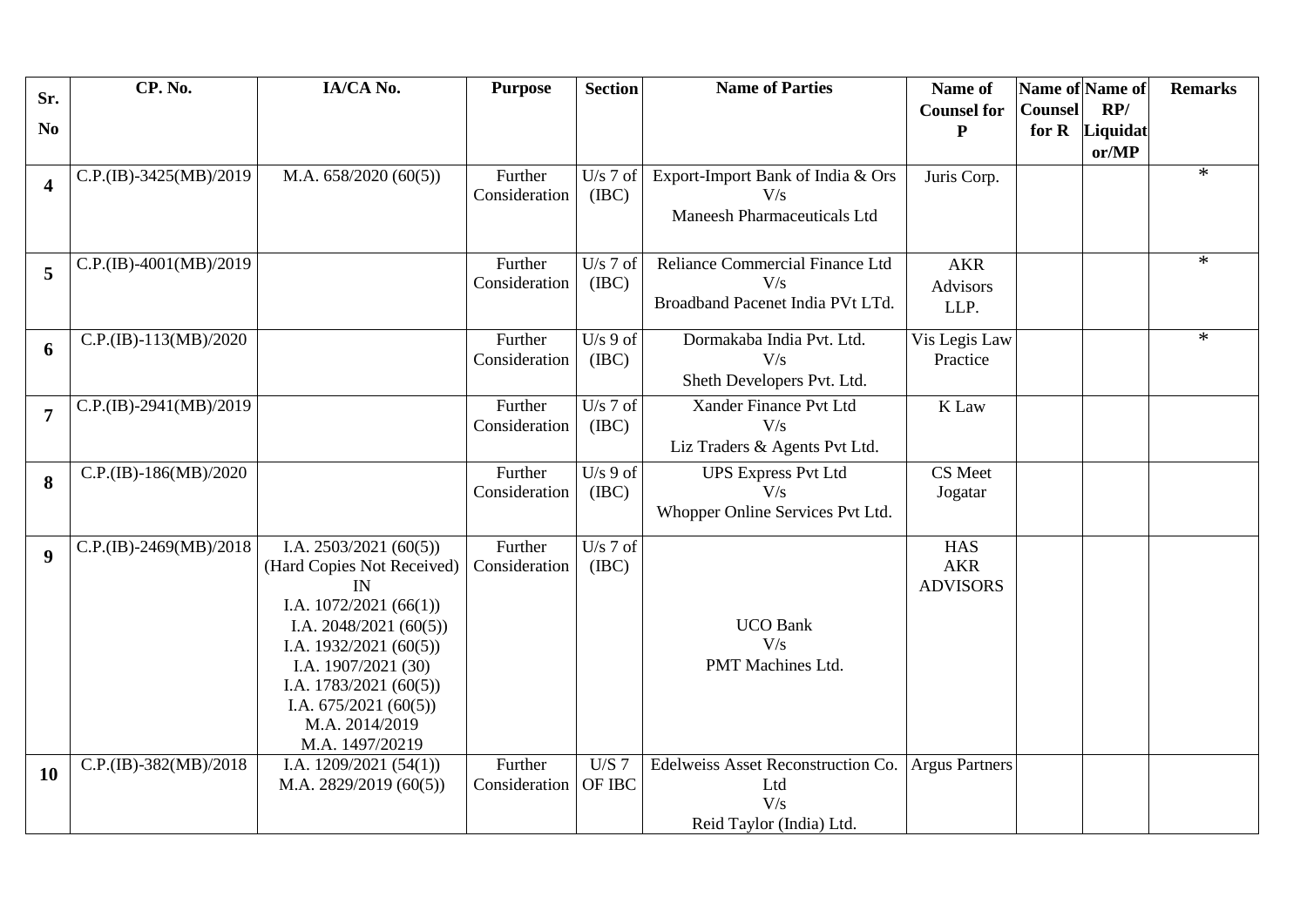| Sr.            | CP. No.                 | IA/CA No.                                          | <b>Purpose</b>           | <b>Section</b>      | <b>Name of Parties</b>                          | Name of              | Name of Name of |                       | <b>Remarks</b> |
|----------------|-------------------------|----------------------------------------------------|--------------------------|---------------------|-------------------------------------------------|----------------------|-----------------|-----------------------|----------------|
| N <sub>0</sub> |                         |                                                    |                          |                     |                                                 | <b>Counsel for P</b> | <b>Counsel</b>  | RP/<br>for R Liquidat |                |
|                |                         |                                                    |                          |                     |                                                 |                      |                 | or/MP                 |                |
| 11             | C.P.(IB)-1973(MB)/2018  | I.A. $2252/2021(60(5))$                            | Further                  | U/s 7 of $\vert$    | Yashwant Co-Operative Bank Ltd. & S. Raghunath& |                      |                 |                       |                |
|                |                         | M.A. $919/2020(60(5))$                             | Consideration            | (IBC)               | The Chikhali Urban Co-Operative                 | Co.                  |                 |                       |                |
|                |                         |                                                    |                          |                     | Bank Ltd.                                       |                      |                 |                       |                |
|                |                         |                                                    |                          |                     | V/s<br>Simrut Foods & Hospitality Pvt.Ltd.      |                      |                 |                       |                |
|                | C.P.(IB)-2685(MB)/2019  | I.A. 2070/2020                                     | Further                  | U/s $7$ of          | <b>Bank OF Baroda</b>                           | MDP $&$              |                 |                       |                |
| 12             |                         | I.A. $2261/2021(66(1))$                            | Consideration            | (IBC)               | V/s                                             | Partners             |                 |                       |                |
|                |                         | I.A. $1933/2021$ 43(1)                             |                          |                     | U S Realty Pvt Ltd.                             |                      |                 |                       |                |
|                |                         | I.A. $1295/2021(60(5))$                            |                          |                     |                                                 |                      |                 |                       |                |
|                | C.P.(IB)-3504(MB)/2018  | I.A. $1720/2021(60(5))$<br>I.A. $1247/2021(66(1))$ | Further                  | U/S9                | Ashapura Perfoclay Ltd                          | <b>AKR</b>           |                 |                       |                |
| 13             |                         | I.A. $1248/2021(66(1))$                            | Consideration            | OF IBC              | V/s                                             | <b>ADVISORS</b>      |                 |                       |                |
|                |                         | I.A. $1185/2021(66(1))$                            |                          |                     | Gajanan Oil Private Limited.                    | <b>LLP</b>           |                 |                       |                |
|                |                         | I.A. $351/2021(66(1))$                             |                          |                     |                                                 |                      |                 |                       |                |
|                |                         | I.A. $350/2021(66(1))$                             |                          |                     |                                                 |                      |                 |                       |                |
|                |                         | I.A. $1756/2020(66(1))$<br>I.A. $1389/2020(66(1))$ |                          |                     |                                                 |                      |                 |                       |                |
|                |                         | I.A. $1331/2020(66(1))$                            |                          |                     |                                                 |                      |                 |                       |                |
|                |                         | I.A. 641/2020                                      |                          |                     |                                                 |                      |                 |                       |                |
| 14             | $C.P.(IB)-211(MB)/2018$ | I.A. 511/2021                                      | Further                  | $U/s$ 9 of          | Dena Bank                                       | S.K.Singhi &         |                 |                       |                |
|                |                         | I.A. 1900/2020                                     | Consideration            | (IBC)               | V/s                                             | Co                   |                 |                       |                |
|                |                         |                                                    |                          |                     | Om Shiv Hydro Power &<br>Constructions Pvt.Ltd. |                      |                 |                       |                |
|                |                         |                                                    |                          |                     |                                                 |                      |                 |                       |                |
| 15             | C.P.(IB)-2823(MB)/2018  | I.A. $2068/2020(60(5))$<br>I.A. $1983/2020(60(5))$ | Further<br>Consideration | $U/s$ 9 of<br>(IBC) | <b>Ultratech Cement Limited</b><br>V/s          | Mahajan &<br>Mahajan |                 |                       |                |
|                |                         | I.A. $894/2020(60(5))$                             |                          |                     | <b>Silveroak Commercials Limited</b>            |                      |                 |                       |                |
|                |                         |                                                    |                          |                     |                                                 |                      |                 |                       |                |
| <b>16</b>      | C.P.(IB)-2776(MB)/2018  | I.A. 1269/2021 (42)                                | Further                  | U/S 8 &             | TCPL Packaging Ltd.                             | Amit Karle           |                 |                       |                |
|                |                         | I.A. $384/2021(60(5))$                             | Consideration            | 9 OF<br>$\rm{IBC}$  | V/s<br>Prothom Industries India Pvt.Ltd.        |                      |                 |                       |                |
|                |                         |                                                    |                          |                     |                                                 |                      |                 |                       |                |
| 17             | C.P.(IB)-3781(MB)/2019  | I.A. 912/2021                                      | Further                  | $U/s$ 9 of          | Nina Percept Pvt Ltd                            | Adv. Saurabh         |                 |                       |                |
|                |                         |                                                    | Consideration            | (IBC)               | V/s<br>S.K.M. Real Infra Ltd                    | Pandya               |                 |                       |                |
|                |                         |                                                    |                          |                     |                                                 |                      |                 |                       |                |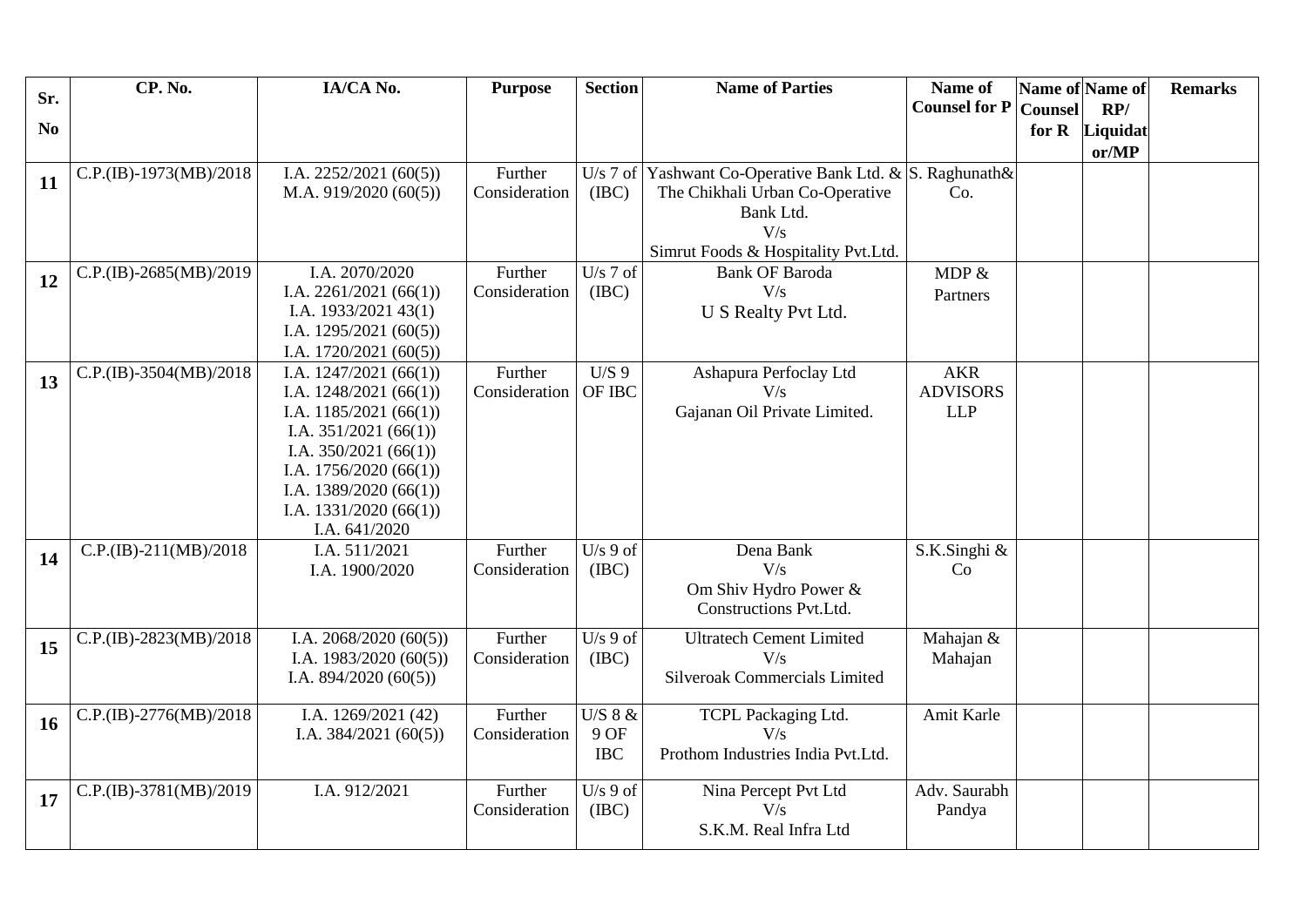| Sr.            | CP. No.                | IA/CA No.                  | <b>Purpose</b> | <b>Section</b> | <b>Name of Parties</b>               | Name of              | Name of Name of |                | <b>Remarks</b> |
|----------------|------------------------|----------------------------|----------------|----------------|--------------------------------------|----------------------|-----------------|----------------|----------------|
|                |                        |                            |                |                |                                      | <b>Counsel for P</b> | <b>Counsel</b>  | RP/            |                |
| N <sub>0</sub> |                        |                            |                |                |                                      |                      |                 | for R Liquidat |                |
|                |                        |                            |                |                |                                      |                      |                 | or/MP          |                |
| 18             | C.P.(IB)-314(MB)/2019  | M.A. $135/2020(45(1))$     | Further        | $U/s$ 9 of     | Saraswati Marketing                  | <b>VIS LEGIS</b>     |                 |                |                |
|                |                        | M.A. 393/2020 (33)         | Consideration  | (IBC)          | V/s                                  | LAW                  |                 |                |                |
|                |                        | $(45(1) \& 66)$            |                |                | H & V Engineering & Construction     | <b>PRACTICE</b>      |                 |                |                |
|                |                        |                            |                |                | Pvt Ltd.                             |                      |                 |                |                |
| 19             | C.P.(IB)-2279(MB)/2019 | $*$ I.A. 60/2022 (66(1))   | Further        | $U/S$ 9        | The Standard Scientific Co           | <b>Avinash R</b>     |                 |                |                |
|                |                        | I.A. 2542//2021            | Consideration  | <b>OF</b>      | V/s                                  | Khanolkar            |                 |                |                |
|                |                        | I.A. $1978/2020(19(2))$    |                | (IBC)          | M.S. Mining & Consultancy Pvt Ltd    |                      |                 |                |                |
|                |                        | (Hard Copies Not Received) |                |                |                                      |                      |                 |                |                |
| 20             | C.P.(IB)-1400(MB)/2019 | I.A. $09/2022(60(5))$      | Further        | $U/s$ 9 of     | Crab & Taur Pte Ltd                  | Bharucha $\&$        |                 |                |                |
|                |                        | I.A. $2106/2021(60(5))$    | Consideration  | (IBC)          | V/s                                  | Partners             |                 |                |                |
|                |                        | I.A. $1942/2021(60(5))$    |                |                | Mercator Oil & Gas Ltd.              |                      |                 |                |                |
|                | C.P. 488/2019          | C.A. 1034/2020             | Further        | U/s 241-       | Mukesh Mehta & Ors                   |                      |                 |                |                |
| 21             |                        | M.A. 703/2020              | Consideration  | 242            | V/s                                  | Shivani              |                 |                |                |
|                |                        | M.A. 470/2020              |                | Compan         | Silver Land Developers Pvt Ltd &     | Khanwilkar           |                 |                |                |
|                |                        | M.A. 3779/2019             |                | y Act,         | Ors.                                 |                      |                 |                |                |
|                |                        | M.A. 3293/2019             |                | 2013           |                                      |                      |                 |                |                |
|                | C.P. 975/2020          | C.A. 245/2021              | Further        | 241-242        | Pralhad Hage & Ors.                  | <b>SRG LEGAL</b>     |                 |                |                |
| 22             |                        | C.A. 1911/2020             | Consideration  |                | V/S                                  | Shrenik              |                 |                |                |
|                |                        | (Hard Copies Not Received) |                |                | Shyam Sirur & Ors.                   | Gandhi               |                 |                |                |
|                |                        |                            |                |                | (Cotmac Electronics Pvt. Ltd.)       |                      |                 |                |                |
|                |                        |                            |                |                |                                      |                      |                 |                |                |
| 23             | C.P. 3662/2018         |                            | Further        | 271            | Aditya Prakash Entertainment Pvt Ltd | The Law<br>Point     |                 |                |                |
|                |                        |                            | Consideration  |                | V/s                                  |                      |                 |                |                |
|                |                        |                            |                |                | Magikwand Media Pvt Ltd.             |                      |                 |                |                |

## **-SD- (IN CHARGE JOINT REGISTRAR)**

 **NOTE:** 

- **1. All efforts have made to provide accurate information in the Cause List. Inadvertent error, if any, is regretted and may be brought to the notice of the Registry.**
- **2. Counsel/Professionals/Officials are required to login to** *cisco webex meeting* **for attendance in the respective listed matters.**
- **3. All concerned may note that Appearance of all attendus should be sent on "ncltcourt3mumapp@gmail.com"**